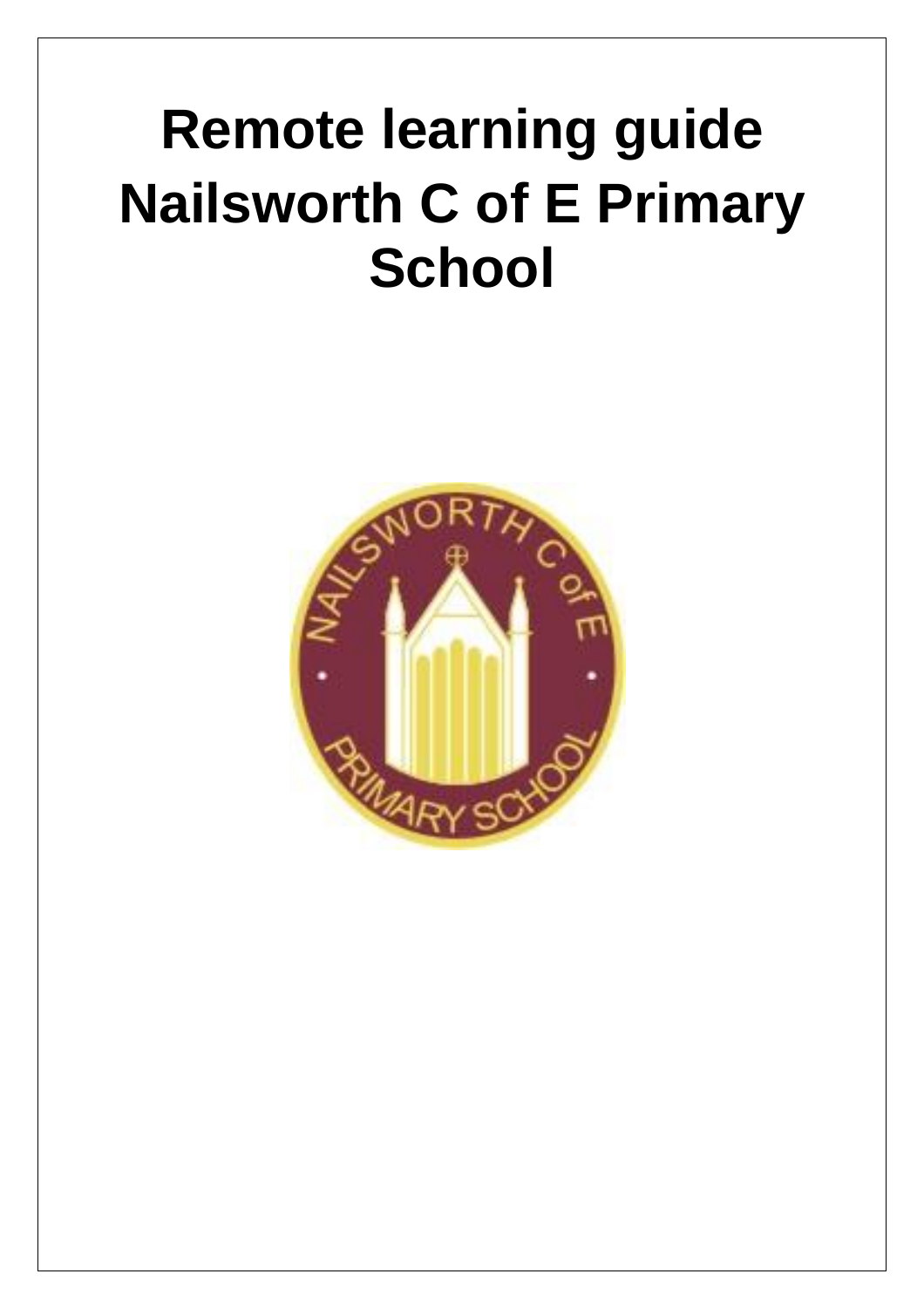#### **In what circumstances will my child learn from home?**

- o If your child has to **self-isolate** because of coronavirus
- o If there's a **local lockdown** and the school is advised to partially close or your child has to shield

### **What is my child expected to do?**

We are determined to keep all of our pupils on-track and make sure no one falls behind if they need to learn from home because of coronavirus.

Therefore, we want to make sure your child can learn as much as possible at home. The following new guidelines cover our ideal expectations of what we would like your child to do while learning remotely and how we plan to support them.

Each day we would like your child to log on to their remote learning provided by their class teacher and complete the daily lessons.

It is important that your child engage with home learning. If they do not engage, we will use the following strategies to provide additional support:

- o Phone calls home
- Increased feedback

#### **What support will the school provide?**

- o **Regular contact with teachers** through Teams 365 and by phone.
- Regular feedback via Teams 365 and phone calls if appropriate, so your child knows how they are progressing.

#### **What can I do to help my child?**

Create a positive environment for your child to learn at home, for example:

- o **Distinguish between weekdays and weekends**, to separate school life and home life
- o **Designate a working space if possible**, and at the end of the day have a clear cut-off to signal school time is over
- o **Create and stick to a routine**, as this is what your child is used to at school. For example, eat breakfast at the same time each morning and make sure they're dressed before starting the 'school' day
- **Stick a timetable up on the wall** so everyone knows what they should be doing when, and tick activities off throughout the day
- o **Make time for exercise and breaks** throughout the day to keep your child active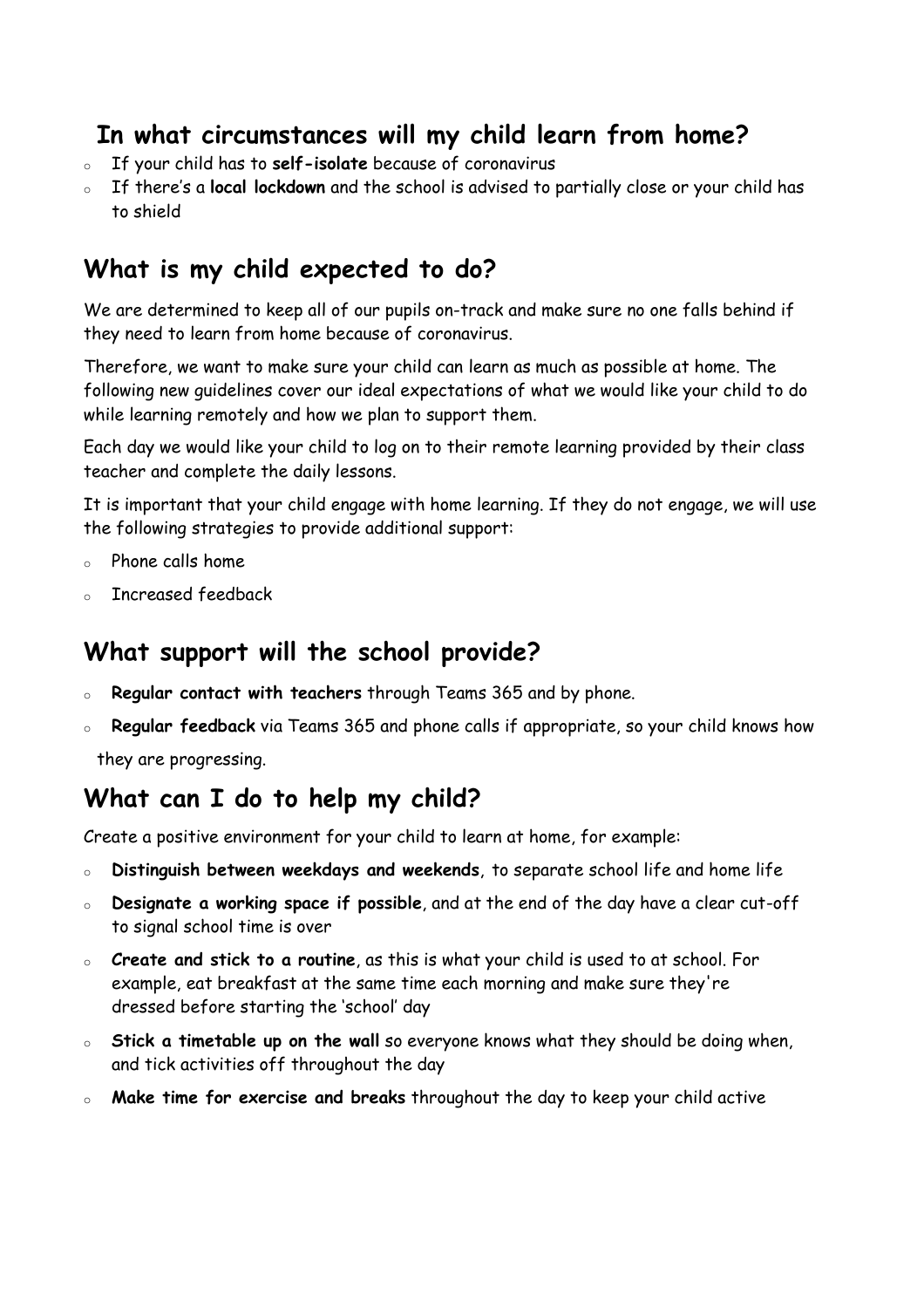The remote learning guide has been written in order to guide parents and carers through the steps to take if your child has to learn from home. All children have been sent home with their username and login details for Microsoft365 teams. This is a secure online learning platform. Using this, teachers and TAs will be able to set and mark work and communicate with the children in their class.

The Nailsworth C of E School Remote Learning policy, available on the website, will give you more information.

## **How to use our school's Microsoft Class Team**

Please help your child to follow these steps so they can continue to complete learning activities, hand them in, and get feedback from teachers while they cannot come into school.

Note: your child will need their login details for their school Office 365 account to complete the steps below. If they cannot remember these login details, please contact the school office.

# **Smartphones and tablets: download the free Microsoft**

#### **Teams app**

| Android devices                                             | iOS devices (iPhones, iPods, and iPads)                    |
|-------------------------------------------------------------|------------------------------------------------------------|
| • Open the Play Store app<br>• Search for 'Microsoft Teams' | • Open the App Store app<br>• Search for 'Microsoft Teams' |
| • Tap 'Microsoft Teams'                                     | • Tap 'Microsoft Teams'                                    |
| • Tap 'Install'                                             | Tap 'Get'<br>$\bullet$                                     |

Once the app has downloaded, open it.

Then, your child needs to:

- Log in to their Office 365 account
- Tap the 'Teams' icon
- Tap 'Join or create a team' then 'Join a team with a code'
- Enter the code that their teacher has provided, then tap 'Join'

# **Computers and laptops: download Microsoft Teams**

Your child needs to:

• Go to [www.microsoft.com/en-gb/microsoft-365/microsoft-teams/download-app](../../../../../My%20Drive/covid/www.microsoft.com/en-gb/microsoft-365/microsoft-teams/download-app)